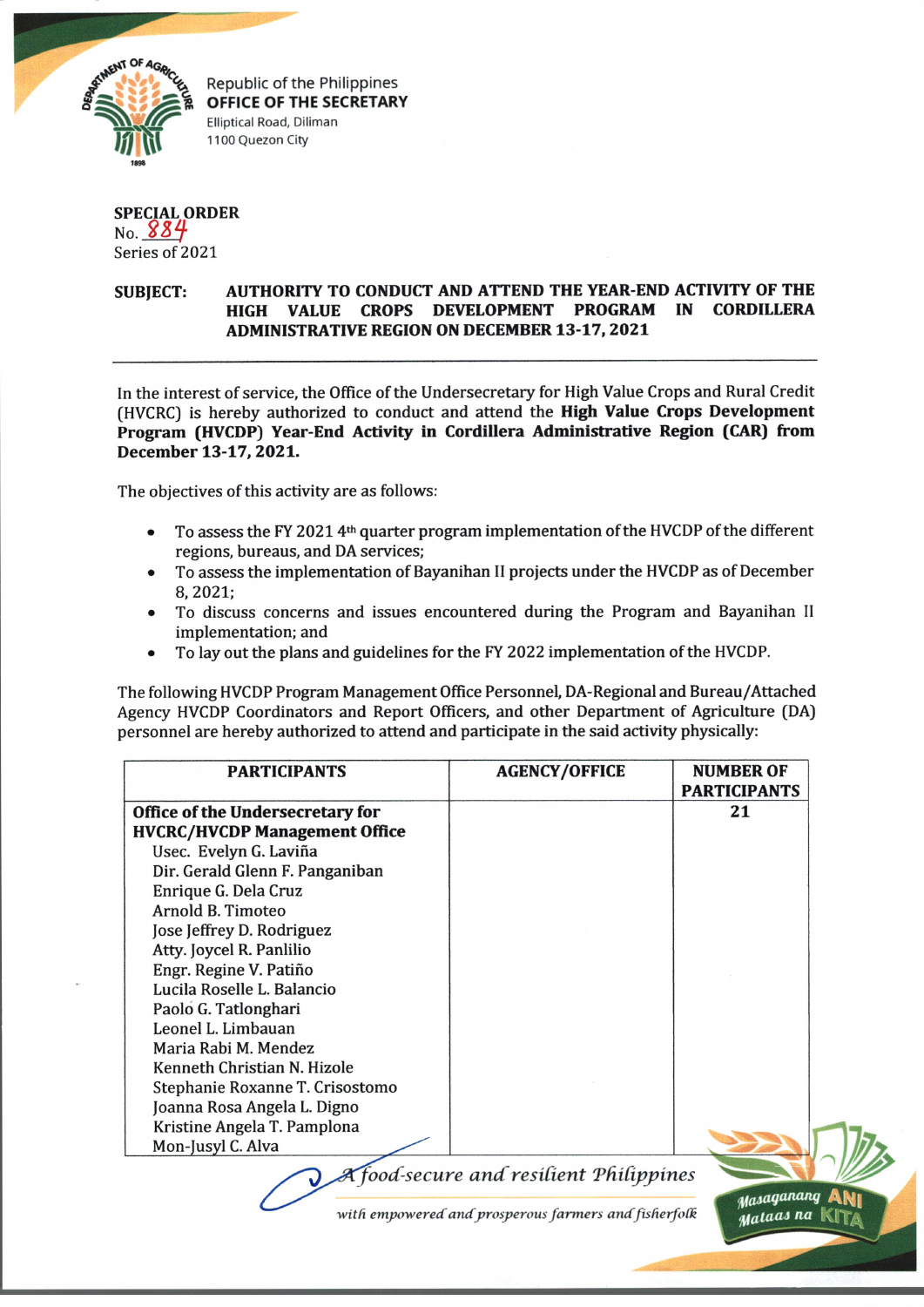| Francisca R. Bormeda                     |                      |    |
|------------------------------------------|----------------------|----|
| Judy Anne T. Placido                     |                      |    |
| Geronimo C. Dela Cruz                    |                      |    |
| Jeffrey Venterez                         |                      |    |
| Jenny Rendora                            |                      |    |
| <b>HVCDP Regional Focal Persons and</b>  |                      | 32 |
| <b>Report Officers</b>                   |                      |    |
| Joan D. Bacbac                           | <b>DA CARFO</b>      | 3  |
| Jeffrey Peg-Ang                          |                      |    |
| Remy Lawingan                            |                      |    |
| John David Rondal                        | <b>DA RFO I</b>      | 2  |
| <b>Maricar Bongais</b>                   |                      |    |
| <b>Carol Albay</b>                       | <b>DA RFO II</b>     | 2  |
| Bethsaida Duruin                         |                      |    |
| Engr. AB Pangilinan-David                | <b>DA RFO III</b>    | 2  |
| <b>Christine Joy Corpuz</b>              |                      |    |
| Engr. Redelliza Gruezo                   | <b>DA CALABARZON</b> | 2  |
| Janice Bactin                            |                      |    |
| <b>Corazon Sinnung</b>                   | DA MIMAROPA          | 2  |
| Julius Jake Arellano                     |                      |    |
| Mary Grace D. Rodriguez, Ph.D.           | <b>DA RFO V</b>      | 2  |
| Maricris Reforba                         |                      |    |
| <b>Jonifer Prades</b>                    | <b>DA RFO VI</b>     | 2  |
| <b>Richard Agudines</b>                  |                      |    |
| John Dennis Ranario                      | DA RFO - VII         | 2  |
| Priscilla Soriano                        |                      |    |
| Romeo Delmo                              | DA RFO - VIII        | 2  |
| Judith Albeza-Mendoza                    |                      |    |
| Hannibal Bayo-ang                        | DA RFO - IX          | 2  |
| <b>Albert Cuadra</b>                     |                      |    |
| Kersten Pagalan                          | $DA$ RFO $-X$        | 2  |
| Ronald Allan Camaddo                     |                      |    |
| Merriel Aglibot-Bernardo                 | DA RFO - XI          | 3  |
| <b>Rubylyn Gomez</b>                     |                      |    |
| Richjam Abellanida                       |                      |    |
| Harmie Hechanova                         | DA RFO - XII         | 2  |
| Karla Jane Baldove                       |                      |    |
| Noli G. Orog                             | DA RFO - XIII        | 2  |
| Dailinda M. Mamalis                      |                      |    |
| <b>HVCDP Bureaus and DA Services</b>     |                      | 6  |
| <b>Focal Persons and Report Officers</b> |                      |    |
| Mary Ann Guerrero                        | <b>BPI</b>           | 2  |
| Jerico Noynay                            |                      |    |
| <b>Alvin Fontanil</b>                    | <b>BAR</b>           | 2  |
| <b>Candice Guilaran</b>                  |                      |    |
| Yolanda Abrina                           | <b>BSWM</b>          | 2  |
| Rae Michael Barbosa                      |                      |    |

*JA food-secure a n d resident TfiiCippines*



with empowered and prosperous farmers and fisherfolk